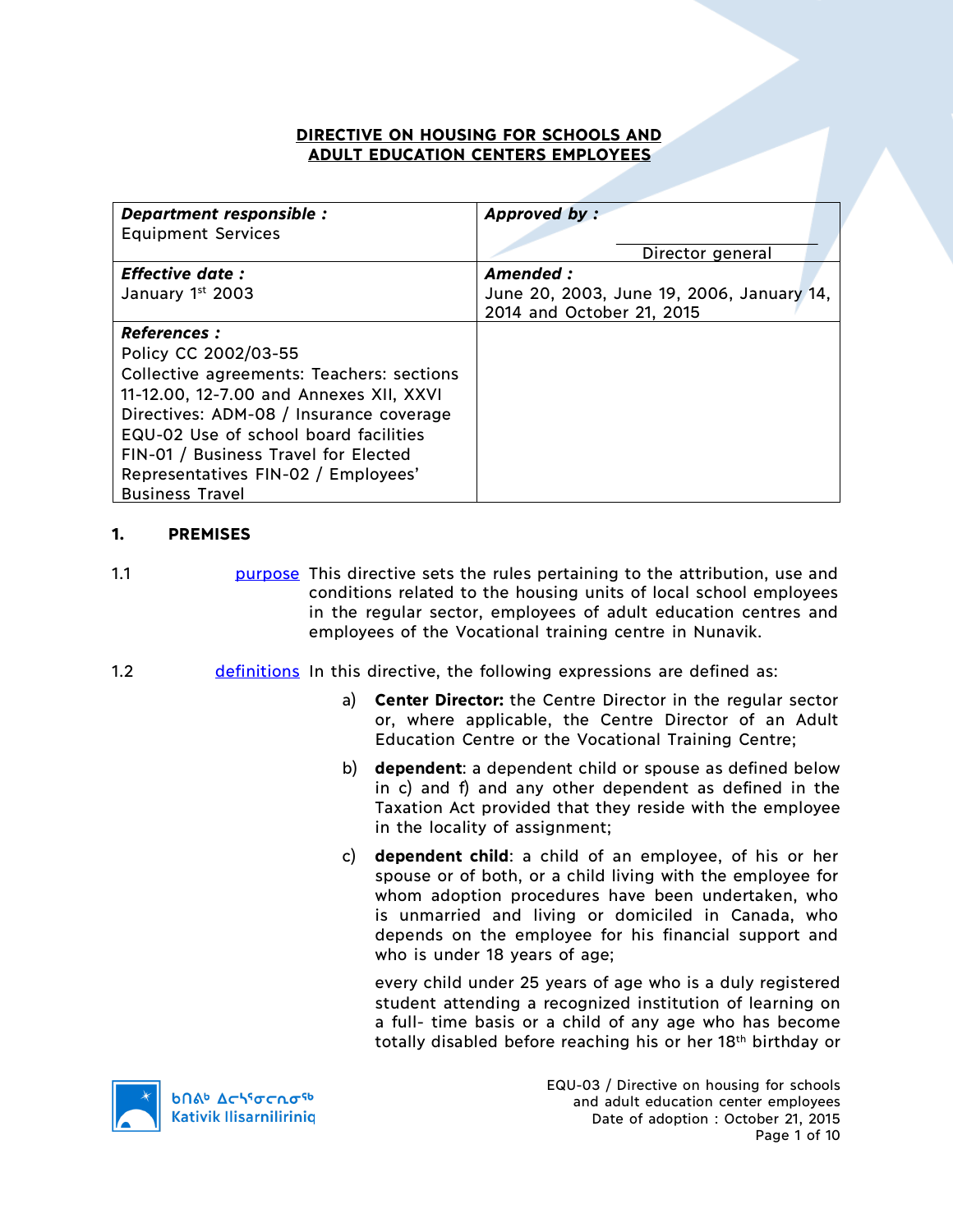before reaching his  $25<sup>th</sup>$  birthday if he was a duly registered student attending a recognized learning institution on a full-time basis and has remained continuously disabled since;

- d) **dwelling**: the residential unit occupied by a tenant including the content, accessories and related premises;
- e) **employee**: any person entitled to housing benefit in Nunavik according to his working conditions and employed by a school, an Adult Education Centre or the Vocational Training Centre;
- f) **point of departure**: domicile at the time the employee is hired;
- g) **seniority**: period of employment for Kativik Ilisarniliriniq  $(KI)$  as calculated on June 30<sup>th</sup> of each year as per collective agreements or other working conditions;
- h) **spouse**: either of two persons who**:**
	- i. are married or joined in civil union and cohabiting;
	- ii. being of opposite sex or the same sex, are living together in a conjugal relationship and are the father and mother of the same child;
	- iii. are of opposite sex or the same sex and have been living together in a conjugal relationship for at least 1 year;

it being specified that the dissolution of the marriage by divorce or annulment or the dissolution of the civil union as provided for by law as well as any de facto separation for more than 3 months in the case of persons living together in a conjugal relationship, cancels this status.

i) **tenant**: an employee to whom the housing unit was attributed.

# **2. ATTRIBUTION OF LOCAL HOUSING**

2.1 criteria The School Board shall provide housing for any employee whose point of departure when he is hired is greater than 50 km from his place of assignment in a Nunavik community, unless his spouse has housing through KI, another organization, or private ownership.

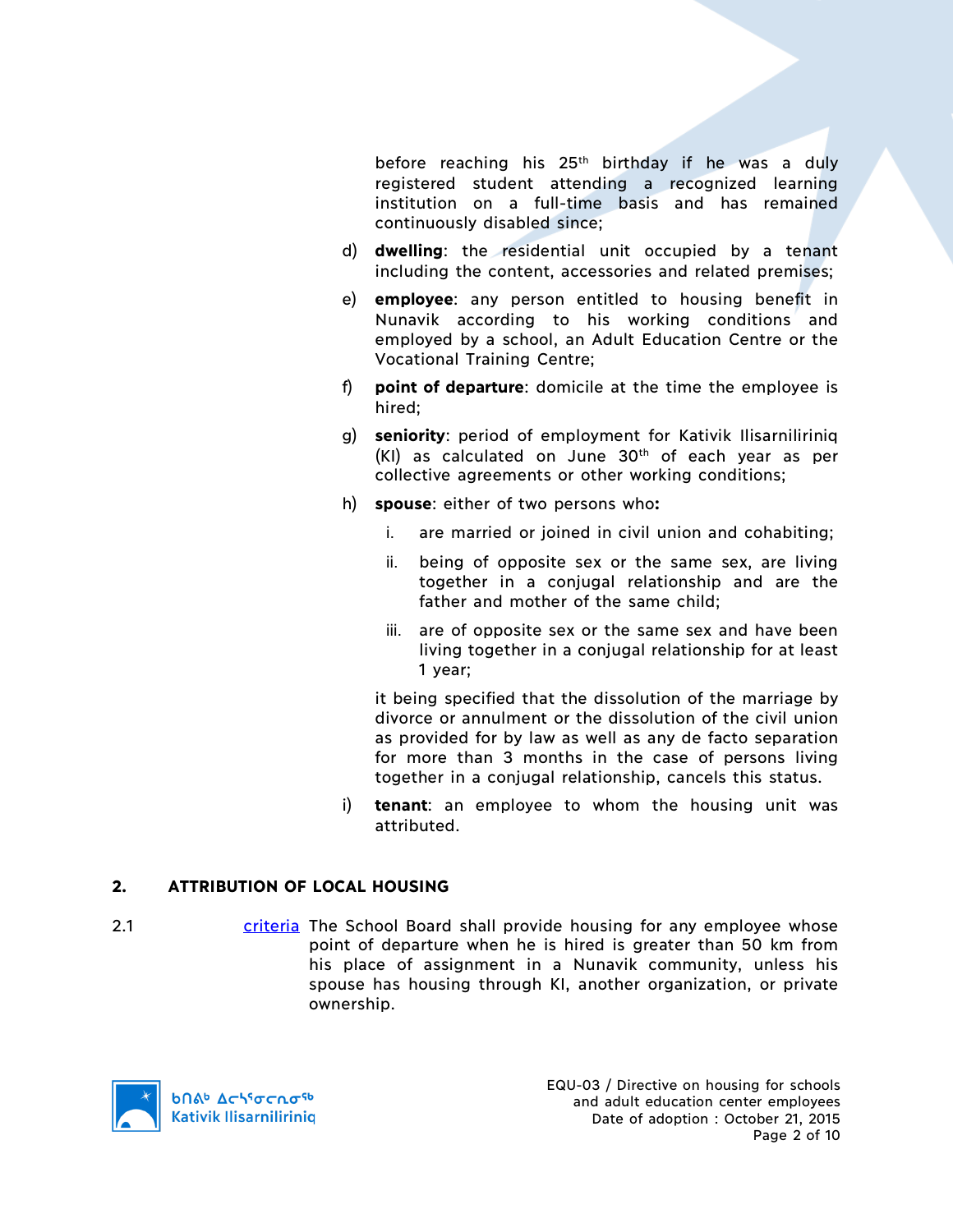Employees of the School Board's administrative center and housing dedicated to these employees are not covered by the rules established in this directive.

- 2.2 **responsibility of** The Centre Director is responsible for the attribution, Center director maintenance and repair of housing units under his jurisdiction at the local level, as well as for the supervision of housing units and storage of personal effects during employee absences.
- 2.3 housing list The Director of Material Resources issues Housing Lists for each community which identify units designated for the Regular Sector and for Education Services and Adult Education, where applicable. In making house assignments, the concerned Center Director refers to the applicable Housing List.
- 2.4 consultation The Centre Director of the regular sector consults the School school council Council before making any decision under section 2.2 regarding housing units for teachers at the regular sector.
- 2.5 **priority** estribution of housing shall be made on the basis of the needs of employees with the employee's family according to the number of bedrooms per dependent(s) housing unit as determined in article 2.6 and according to the following priorities:
	- a) employees with dependent(s) who reside with them have first priority according to the number of dependent(s);

c) an employee with his spouse with no dependent or single

b) single employees sharing a unit have second priority;

single employees sharing a unit couple no children

- employees have third priority (with equal seniority, a couple has priority over a single person);
- employees who live in the community/ all year
	- d) an employee who lives in the community all year long shall have priority over an employee who is only in the community for part of the year;
	- e) any other attribution could be considered only after the employees with the above status were attributed a house.

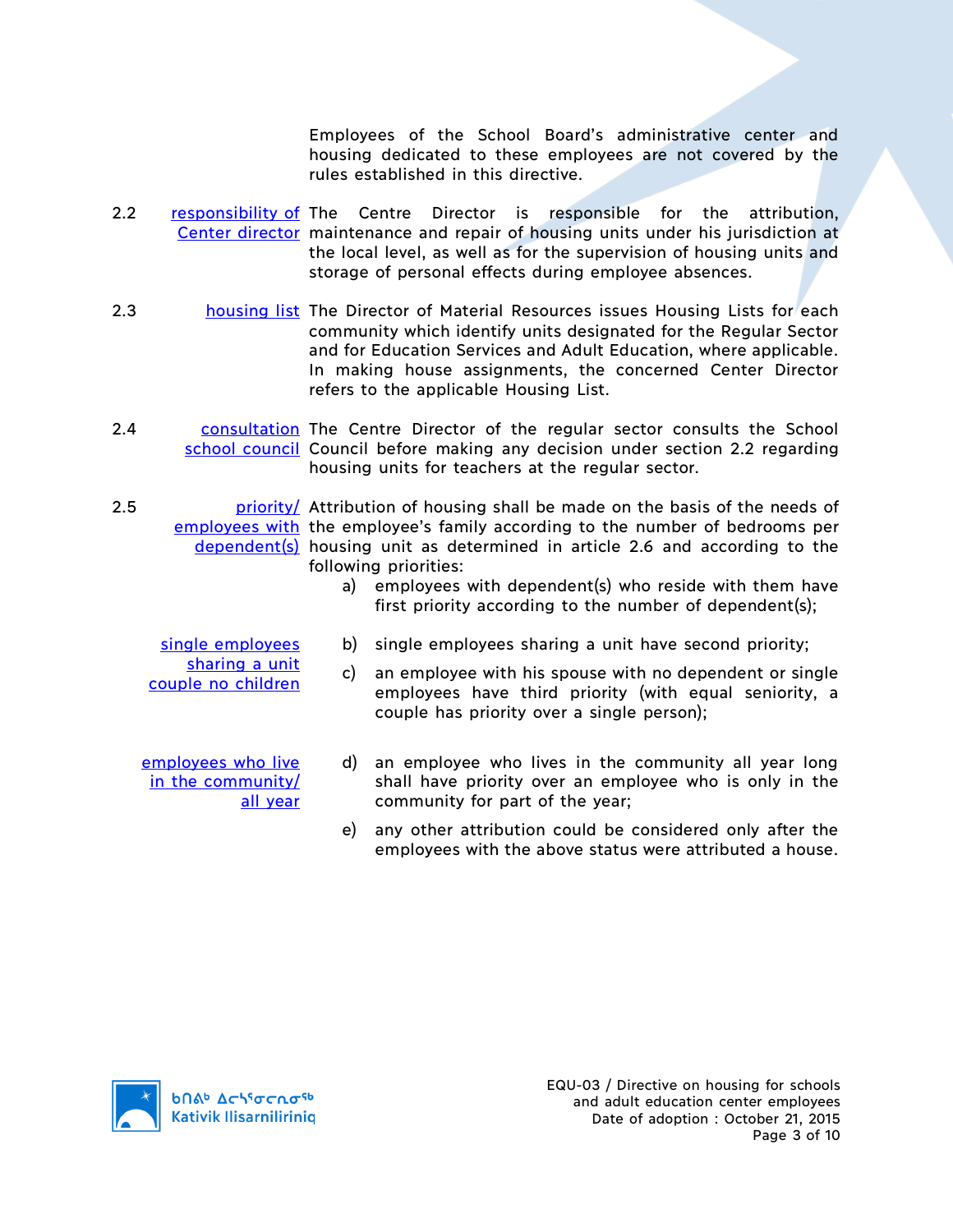| 2.6 |                      | adequate An employee is considered to have adequate housing based on |  |  |  |
|-----|----------------------|----------------------------------------------------------------------|--|--|--|
|     |                      | lodging based his needs according to the following table:            |  |  |  |
|     | on the status $\Box$ |                                                                      |  |  |  |

| <b>Employee's status</b>                            | <b>Categories of adequate</b><br>lodging |
|-----------------------------------------------------|------------------------------------------|
| a) Single without dependent                         | $\bullet$ 1 and 2 bedroom(s)             |
| b) With spouse                                      | • 1 and 2 bedroom(s)                     |
| c) With one dependent<br>(other than the spouse)    | • 2 bedrooms                             |
| d) With two dependents<br>(other than the spouse)   | • 2 and 3 bedrooms                       |
| e) With three dependents<br>(other than the spouse) | • 3 bedrooms and more                    |

- 2.7 both when needs When 2 employees have equal priorities, the first choice should are equivalent be given to the employee with the most seniority in the Board. Should this latter be the same, the attribution is determined by drawing lots.
- 2.8 returning from Employees returning from holidays or a leave of absence have holidays or a priority on their original housing unit after the leave inasmuch as leave of absence this unit has not been reassigned to an employee with higher priority, which cannot be met with other available housing.
- 2.9 employee with An employee who has adequate housing cannot displace another adequate housing employee. He can only move to a vacant housing unit.
- 2.10 **displacement** The School Board can't displace during the school year an during the year employee who occupies a dwelling of a higher category, when the occupation of such dwelling was not his own choice, unless the Centre Director and the employee come to an agreement to this effect.
- 2.11 **posting At least 30 days before the end of each school year, a list of** employees with their housing priority is posted by the Centre Director in the school, Adult Education Center or Vocational Training Center. The attribution rules apply if a change in the housing occupancy becomes necessary.

When a housing unit becomes available during the school year, the Centre Director posts it for at least 7 days before its attribution to one of the applicants.

The employee interested to apply for an available dwelling, must transmit a written request to the Centre Director.

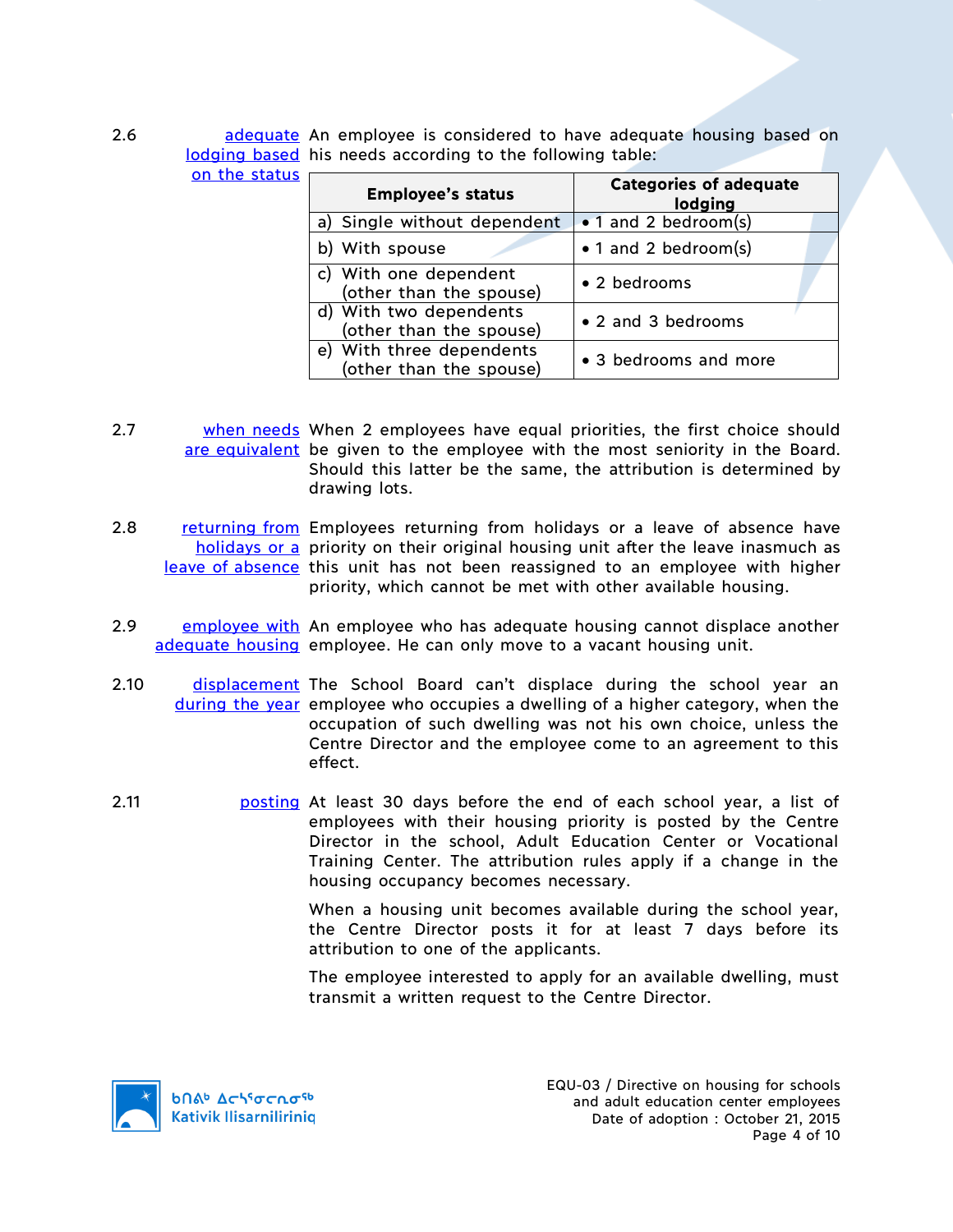2.12 **Local As per Annex XII of the teachers' collective agreement, when** employees needs are met for employees recruited outside of the community, any vacant unit may be granted to local employees. In such cases however, the Board may end the agreement as it deems appropriate as provided in the "*Directive on the use of KI facilities and equipment by the Community or other organizations*".

# **3. CONDITIONS APPLICABLE WHEN AN EMPLOYEE MOVES INTO ANOTHER UNIT**

- 3.1 voluntary When an employee who has adequate housing voluntarily move requests and is granted the right to move to another unit, he must assume all costs incurred by this moving.
- 3.2 **bligation** When KI requires movement of personnel within the housing to move units, it must assume the costs of the said move.

# **4. USE OF OCCUPIED UNIT IN A COMMUNITY**

- 4.1 **application** The housing unit of an employee may not be used by another person without the authorization of that employee during any period during which that employee pays rent.
- 4.2 **teacher on** When a teacher, along with his dependents, temporarily leaves approved leave the community of assignment on an approved leave of absence of absence for a minimum duration of 30 consecutive working days, and the 30 days or more Board is obliged to hire a substitute teacher while no other housing is available, the teacher shall voluntarily make his housing unit available to the substitute, and the Board agrees to:
	- a) have all the concerned teacher's personal belongings and furniture placed in storage at KI's expense;
	- b) reimburse insurances costs for the teacher's personal effects for the duration of the substitute teacher's stay in the housing unit;
	- c) reimburse charges incurred by the teacher for disconnection and connection of telephone service;
	- d) have the housing unit cleaned prior to the teacher's return;
	- e) prior to the teacher's return, return all the furniture in the same housing unit he occupied prior to his leave of absence.

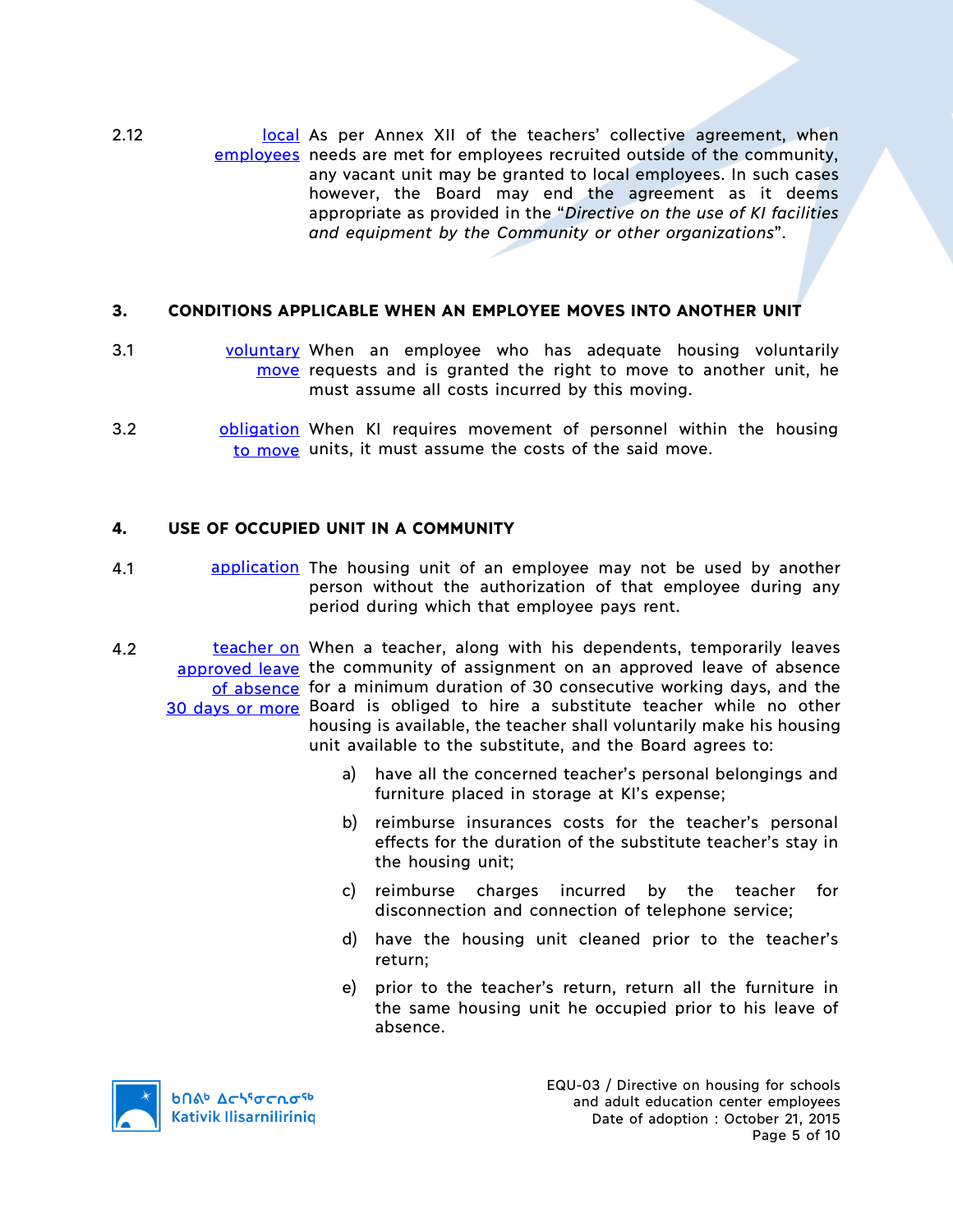- 4.3 Support staff When a support staff member and his dependents temporarily on approved leave leave his assigned community on an approved leave of at least 30 of absence of consecutive working days, and KI is unable to find housing for his 30 days or more replacement, the staff member shall allow the replacement staff to take his unit. KI agrees to :
	- a) store the absent employee's belongings and furniture at KI's expense;
	- b) reimburse charges incurred by the employee for disconnection/connection of telephone service;
	- c) ensure return of all the employee's belongings and furniture to his original unit prior to his return from leave.
- 4.4 **professional and** When a Professional or Manager and his dependents, temporarily manager on leave their assigned community on an approved leave of absence approved leave of at least 30 consecutive working days, and KI is unable to find of absence of housing for his replacement, the Professional or Manager shall 30 days or more voluntarily make his unit available to the replacement.
- 4.5 responsibility Persons using any housing unit must be held responsible for any for damages loss or use of personal material, food or equipment in the unit.

#### **5. BOARD'S OBLIGATIONS**

- 5.1 **housing unit** The Centre Director must maintain the housing unit in good condition condition. The unit must be clean and in good condition when he hands it over.
- 5.2 **major** Any required major repairs must be accomplished within a repairs reasonable time frame.
- 5.3 **access** Except in case of emergency, the Centre Director must give 24 to units hours' notice if he wishes to inspect the state of the premises or carry out repairs, unless the tenant agrees otherwise.
- 5.4 **Sale Services** The Board assumes the costs of electricity, heating, water provided distribution and sewage and waste collection. Snow removal will be assumed by the tenant, except when required to obtain the services provided for in the previous paragraph.

#### **6. TENANT'S OBLIGATIONS**

6.1 **rents Rents shall be paid in accordance with the various provisions** contained in collective agreements or other working conditions.



EQU-03 / Directive on housing for schools and adult education center employees Date of adoption : October 21, 2015 Page 6 of 10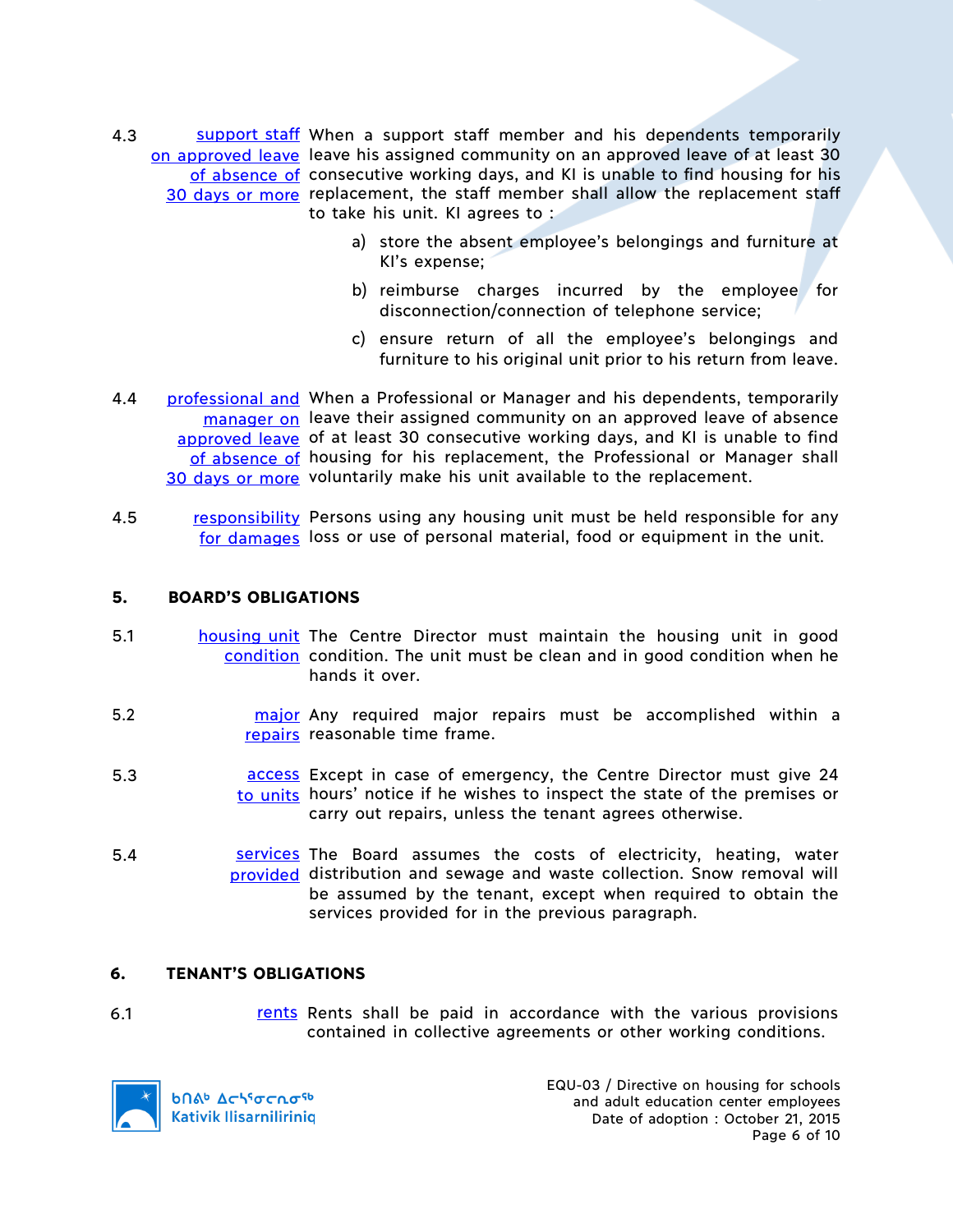6.2 as a use of the KI owns and provides subsidized rental housing to eligible housing unit employees in the communities. The dwelling unit assigned to an employee is for personal lodging only.

> To maintain their housing privilege, tenants and their recognized dependents must occupy their dwelling as a residence.

> Tenants may use the assigned dwelling for lodging purposes only and must maintain the dwelling and furnishings in good condition, factoring in normal wear and tear.

> The tenant should not transfer, assign or sublet all or any part of their dwelling; however, tenants are entitled to host visitors under the following conditions:

Tenants may host family or friends but cannot receive remuneration for hosting them.

Provided they inform the Center Director, tenants may host free of charge non-KI related individuals for billeting during cultural or special community events.

Provided they inform the Center Director, tenants may host KI staff, elected members and other individuals mandated or contracted by the KI for remuneration, at the rates established in the KI Directive on Business Travel.

Tenants may host non-KI related people against remuneration; however, these visits must be short term. Further, except for emergencies (for example, storm-strayed travelers), tenants require written approval from the Director of Material resources or his delegate, to host non-KI related people for remuneration.

- 6.3 condition of The tenant must maintain the housing unit and the surrounding the housing unit grounds in a good, safe and clean condition and shall not store dangerous and hazardous products or material inside the unit.
- 6.4 damages to The tenant is responsible for damages, losses and deteriorations the unit or suffered by the unit or the furniture, caused by his negligence or furniture by the negligence of a person or animal having access to the unit.
- 6.5 **notification** The tenant shall inform the Board of all damages to or of the Board deterioration of the unit or furniture. Any request for repairs must be done in writing by completing the work order transmitted to the Centre Director (*see Annex A*).

**b**nab Achiocnosb **Kativik Ilisarniliriniq**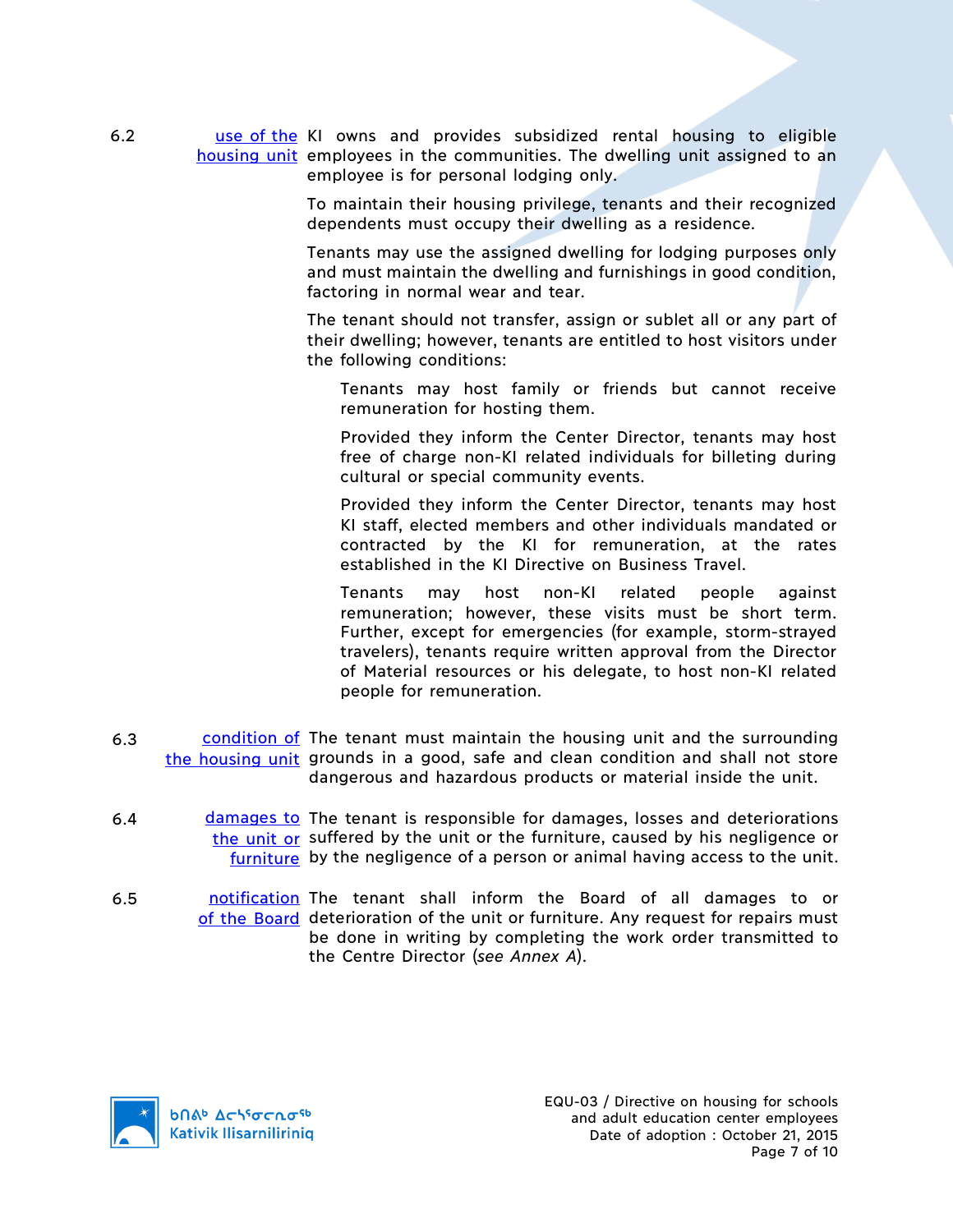6.6 **insurance** The tenant has the sole responsibility to contract insurance in coverage order to cover any loss or damage to his belongings and to cover his civil liability.

> The cost of that insurance is not reimbursed by KI, under any circumstances.

- 6.7 **inspection** The tenant must vacate the housing unit at the end of his report employment and must sign the inspection report (*see Annex B*).
- 6.8 household A tenant should not have more than 3 household pets in his pets housing unit.
- 6.9 **locks and Tenants may not change any locks or other hardware without** hardware authorization of KI.

### **7. LEASE**

7.1 **In the Board is not required to provide signed leases, it being** understood that unless there is an agreement to the contrary between the Board and the tenant, the lease shall expire on the last day of the tenant's year if he is a teacher. Other legislative provisions may apply such as those found in the Quebec Civil Code. The lease is accessory to the employee's employment contract.

#### **8. APPLICATION OF THIS DIRECTIVE**

- 8.1 **previous** The present directive replaces all other directives of the Board provisions pertaining to this subject, while respecting the policies adopted by the Council of Commissioners where applicable. If such policies are adopted, the provisions of these policies will be integrated into this directive for the benefit of the reader.
- 8.2 responsibility Any person referred to in this Directive must abide by all its provisions and all managers of the School Board are responsible to ensure that all its provisions are applied and respected.

The Director of Material Resources is the person responsible for providing support in the interpretation of this Directive and to ensure its revision when necessary.

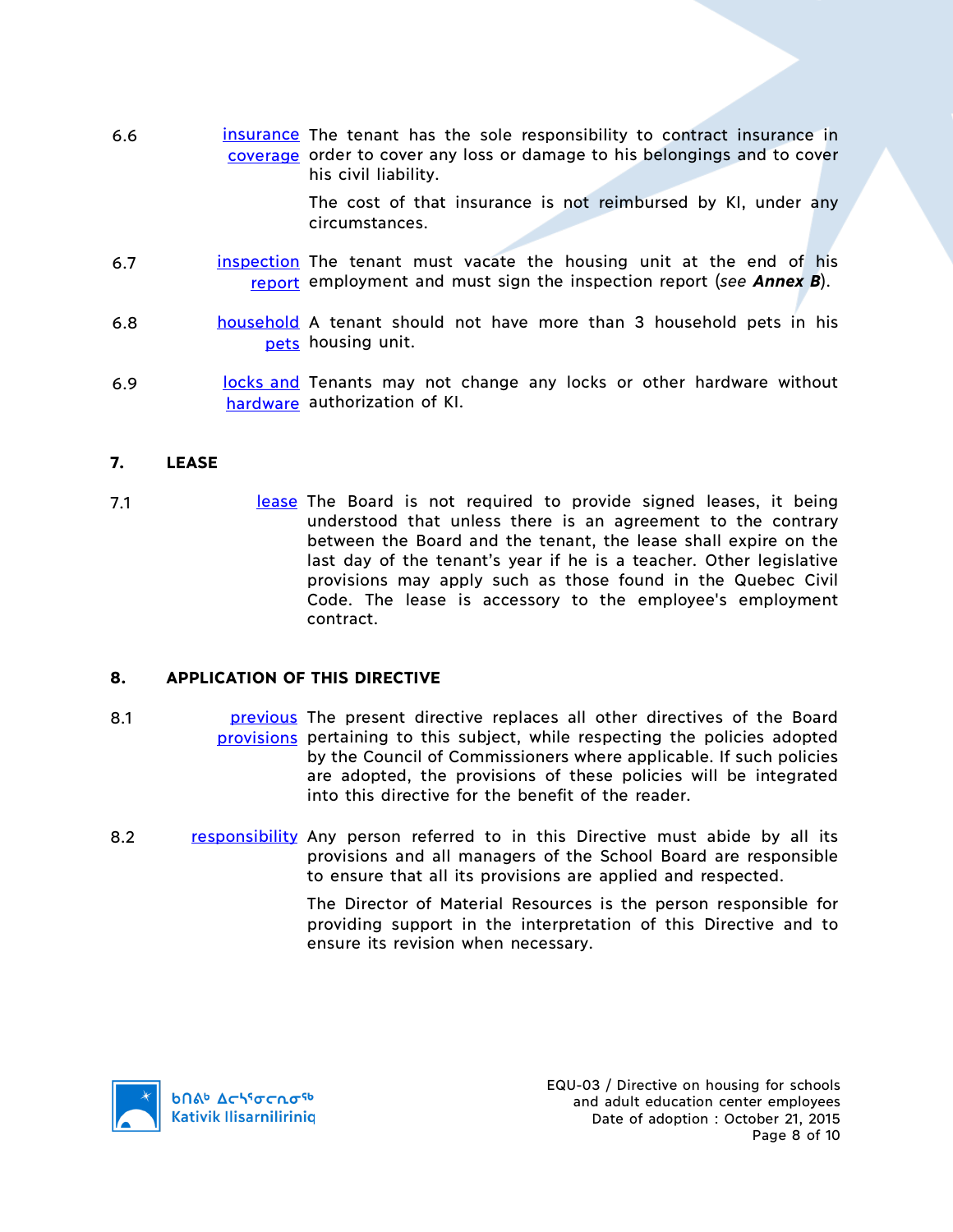# **ANNEX A**

# Work order

#### **BON DE TRAVAIL** WORK ORDER / *Norkin*

| Nom<br>Name<br>⊲ņc | No. de bâtisse<br>Building no.<br><u>ገ<sub>ሩ</sub>ን&lt;</u> bኣራሩሀჅቦ |  |
|--------------------|---------------------------------------------------------------------|--|
| Communauté         |                                                                     |  |

**Community** Date Date ᓄᓇᓕᒃ ᐅᓪᓗᖓ

| Description du travail / Job Description / A5chsb                                                          |                     |              | <b>Temps</b><br><b>Time</b><br><b>٩</b> ٩٩ - ٩٩ - ٩٩ |
|------------------------------------------------------------------------------------------------------------|---------------------|--------------|------------------------------------------------------|
|                                                                                                            |                     |              |                                                      |
|                                                                                                            |                     |              |                                                      |
|                                                                                                            |                     |              |                                                      |
|                                                                                                            |                     |              |                                                      |
|                                                                                                            |                     |              |                                                      |
|                                                                                                            |                     |              |                                                      |
|                                                                                                            |                     |              |                                                      |
|                                                                                                            |                     |              |                                                      |
|                                                                                                            |                     |              |                                                      |
| Mat.<br>Quantité/Quantity/ADbdADPdċc                                                                       | Description/debospc |              |                                                      |
|                                                                                                            |                     |              |                                                      |
|                                                                                                            |                     |              |                                                      |
|                                                                                                            |                     |              |                                                      |
|                                                                                                            |                     |              |                                                      |
|                                                                                                            |                     |              |                                                      |
|                                                                                                            |                     |              |                                                      |
| Fait par/Accomplished by/ <ispcd<sb bj%u:<="" th=""><th></th><th>Date/De_J&amp;U:</th><th></th></ispcd<sb> |                     | Date/De_J&U: |                                                      |
| Contremaître/Foreman/4&Udssbsb:                                                                            |                     |              |                                                      |

**b**Πል<sup>b</sup> Δςιγσς πα<sup>ςb</sup> **Kativik Ilisarniliriniq**